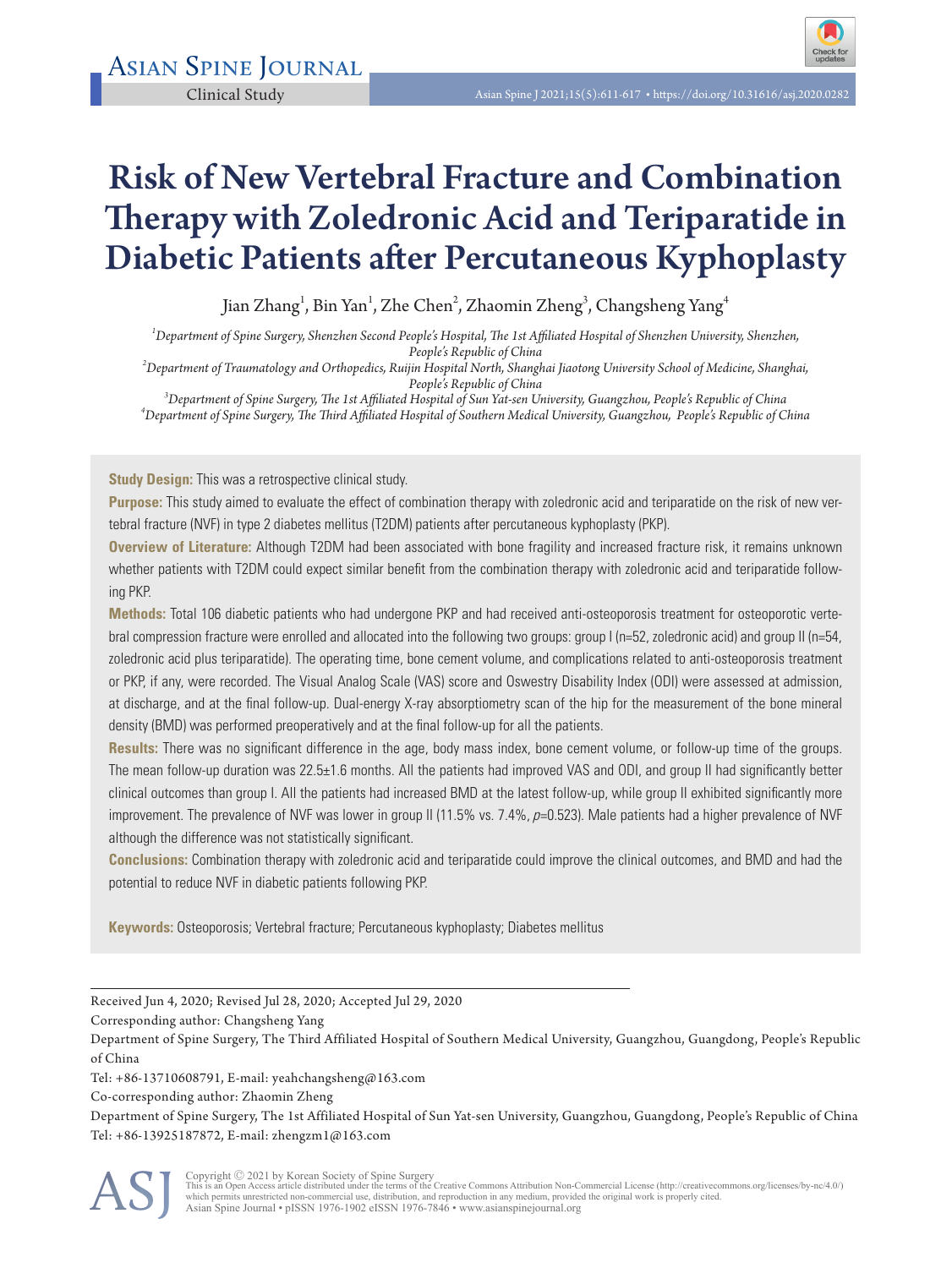# **Introduction**

China has the largest population of diabetes in the world and ranks first in terms of the prevalence of type 2 diabetes mellitus (T2DM), about 11% [1,2]. Research has shown that T2DM patients are a higher risk of osteoporosis vertebral compression fracture (OVCF) [3].

Percutaneous kyphoplasty (PKP) is a classic surgical treatment for OVCF and can alleviate pain and stabilize the vertebra rapidly. New vertebral fracture (NVF) after PKP was not uncommon and the most important steps for reducing the prevalence of NVF are treating osteoporosis and improving bone mineral density (BMD) [4,5]. In particular, patients with diabetes have an increased mortality rate and effective anti-osteoporosis therapy is required for diabetic patients after PKP [3].

The anti-osteoporotic medication could be divided in two categories. One includes the use of antiresorptive agents, such as bisphosphonates and denosumab, that inhibit both, bone resorption and formation. The other involves the use of anabolic agents, such as parathyroid hormone (PTH) and its analogs, that promote both, bone resorption and formation. Unlike other chronic diseases, such as hypertension and diabetes, combination therapy with different anti-osteoporosis drugs remains controversial [6]. Previous studies have indicated that the concurrent use of bisphosphonate might lower the anabolic effect of teriparatide [7,8]. However, subsequent studies have shown that the inhibitory effect might differ substantially when bisphosphonates were administered less frequently [9]. Zoledronic acid is a bisphosphonate that is administered annually, and teriparatide is the 1–34 fragment of PTH used daily, both of which are proven effective and safe for increasing BMD and reducing the fracture risk [10]. Cosman et al. [9] conducted a randomized controlled trial to compare the effect of zoledronic acid plus teriparatide, teriparatide alone, and zoledronic alone in postmenopausal osteoporosis and found that increases in spine BMD were 7.5%, 7.0%, and 4.5%, respectively, while increases in hip BMD were 2.3%, 1.1%, and 2.2%, respectively. Thus, the author held an affirmative attitude toward combination therapy with zoledronic acid and teriparatide [9].

However, because of limited evidence, combination therapy with zoledronic acid and teriparatide remained to be verified and have not been reported in diabetic patients after PKP. The present study was designed with the objective of determining whether combination therapy with zoledronic acid and teriparatide would improve the clinical outcomes and BMD and reduce NVF in diabetic patients following PKP.

# **Materials and Methods**

This study was performed by conducting a retrospective analysis of the clinical and radiologic data. Informed consent was obtained from all individual participants included in the study at admission and approval was obtained from the institutional review board (IRB) of Shenzhen Second People's Hospital (IRB approval no., 20190605009).

#### **1. Study population and treatment protocol**

From January 2017 to December 2017, diabetic patients who had received PKP and zoledronic acid alone or a combination of zoledronic acid and teriparatide because of acute OVCF were enrolled. The following excluding criteria were applied: history of anti-osteoporosis treatment; previous history of osteoporotic fracture; previous spinal surgery; diagnosis of other pathologic fractures, such as those related to malignancies; infections; or hepatorenal insufficiency. Total 106 patients were enrolled and allocated into the following two groups: group I (n=52, zoledronic acid), group II (n=54, zoledronic acid combined with teriparatide). All the patients took daily calcium 1,000 mg and 800 IU vitamin D. Patients were allowed ambulation with a soft brace 6 hours after PKP. On the first day after PKP, all the patients received infusion of 5 mg zoledronic acid dissolved in 100 mL saline and would receive another infusion after 12 months. The patients received infusion of 750 mL saline and took 0.3 g ibuprofen orally before the administration of zoledronic acid. Three months after the infusion of zoledronic acid, the patients in group II received 20 ug teriparatide subcutaneously daily. Baseline data on age, sex, body mass index (BMI), fracture level, operating time, bone cement volume, and complications related to OVCF or PKP, if any, were recorded.

#### **2. Assessments**

The Visual Analog Scale (VAS) and Oswestry Disability Index (ODI) were applied at the time of admission, at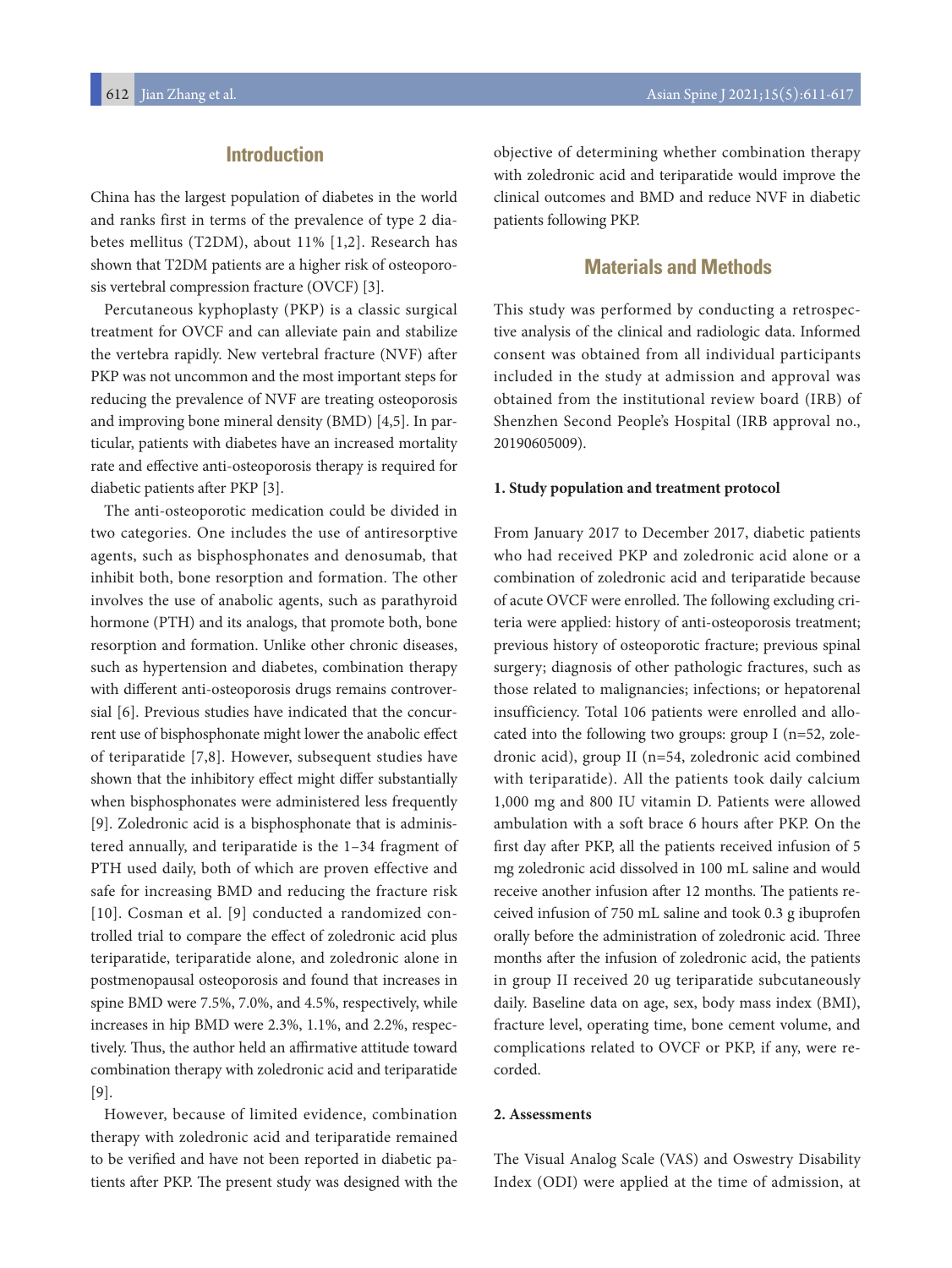discharge, and at the final follow-up. All the patients underwent dual-energy X-ray absorptiometry scan of the lumbar spine and hip at admission; however, they underwent a scan of the hip alone at the final follow-up for the measurement of BMD. If a patient had back pain and suspected OVCF, a magnetic resonance scan was prescribed for verification. Complications related to anti-osteoporosis medication were also recorded.

#### **3. Statistical analyses**

Data are presented as mean±standard deviation values. Continuous data, such as those regarding age, follow-up time, BMI, operation time, bone cement volume, VAS score, ODI, and BMD T score were analyzed using *t*-test. Categorical variables, such as sex and NVF, were analyzed using chi-square test. Statistical analyses were conducted using IBM SPSS software ver. 24.0 (IBM Corp., Armonk, NY, USA). Statistical significance was set at *p*<0.05.

# **Results**

#### **1. Demographic characteristics**

There was no significant difference in the average age (65.7±8.1 versus 66.8±8.2 years), BMI (23.3±3.2 versus

**Table 1.** Demographic data

| Characteristic                     | Group I:<br>T <sub>2</sub> DM | Group II:<br>non-T2DM | $p$ -value |
|------------------------------------|-------------------------------|-----------------------|------------|
| No. of patients                    | 52                            | 54                    |            |
| Age (yr)                           | $66.7 + 8.8$                  | $65.8 + 8.6$          | 0.596      |
| Sex                                |                               |                       | 1          |
| Male                               | 16                            | 18                    |            |
| Female                             | 36                            | 40                    |            |
| Follow-up time (mo)                | $226+12$                      | $224+13$              | 0.413      |
| Hip bone mineral density (T score) | $-31+0.3$                     | $-37+0.3$             | 0.089      |
| Body mass index ( $kg/m2$ )        | $24.3 + 3.4$                  | $246 + 37$            | 0 665      |
| Fracture location                  |                               |                       |            |
| <b>Thoracic</b>                    | 6(11.5)                       | 4(7.4)                |            |
| Thoracolumbar                      | 30(57.7)                      | 32(59.3)              |            |
| Lumbar                             | 16 (30.8)                     | 18 (33.3)             |            |
| Operation time (min)               | $30.3 + 7.8$                  | $32.3 + 8.2$          | 0.201      |
| Bone cement volume (mL)            | $41+04$                       | $47+08$               | 0420       |

Values are presented as number, mean±standard deviation, or number (%). T2DM, type 2 diabetes mellitus.

 $24.2\pm3.6$  kg/m<sup>2</sup>), bone cement volume  $(4.1\pm0.4$  versus 4.2±0.8 mL), follow-up time, operation time, or distribution of fracture location between the groups (Table 1). There was no significant difference in the hemoglobin A1c value of NVF and non-NVF in group I (7.4±2.2 versus 7.2±3.1, *p*=0.958). Patients with diabetic complications in the kidney, retina, and nerve were not included.

### **2. Clinical outcomes**

The admission VAS score and ODI of the groups were similar. They were significantly lower in group II at the last follow-up (VAS score: 1.9±0.8 versus 1.2±0.4, *p*<0.001; ODI: 15.8%±3.7% versus 11.9%±4.8%, *p*<0.001), and the improvements were −4.1±1.5 versus −5.2±1.2 (*p*<0.001) and 40.1%±4.3% versus 45.6%±3.2% (*p*<0.001), respectively.

Both, female and male patients in group II had significantly better VAS scores (Fig. 1A, B) and ODI (Fig. 2A, B) at the final follow-up, while there was no significant difference between the female and male patients in group I or group II (Fig. 1C, D and Fig. 2C, D).

Patients in the group I and II had similar baseline hip BMD (−3.1±0.3 versus −3.2±0.3, respectively; *p*=0.231) at admission (Table 1), while those in group II had higher



**Fig. 1.** Clinical outcomes of Visual Analog Scale (VAS) score. **(A)** Comparison of VAS score of female patients between groups at different time points. **(B)** Comparison of VAS score of male patients between groups at different time points. **(C)** Comparison of VAS score between female and male patients in group I at different time points. **(D)** Comparison of VAS score between female and male patients in group II at different time points. FU, follow-up.  $\check{j}$  < 0.05.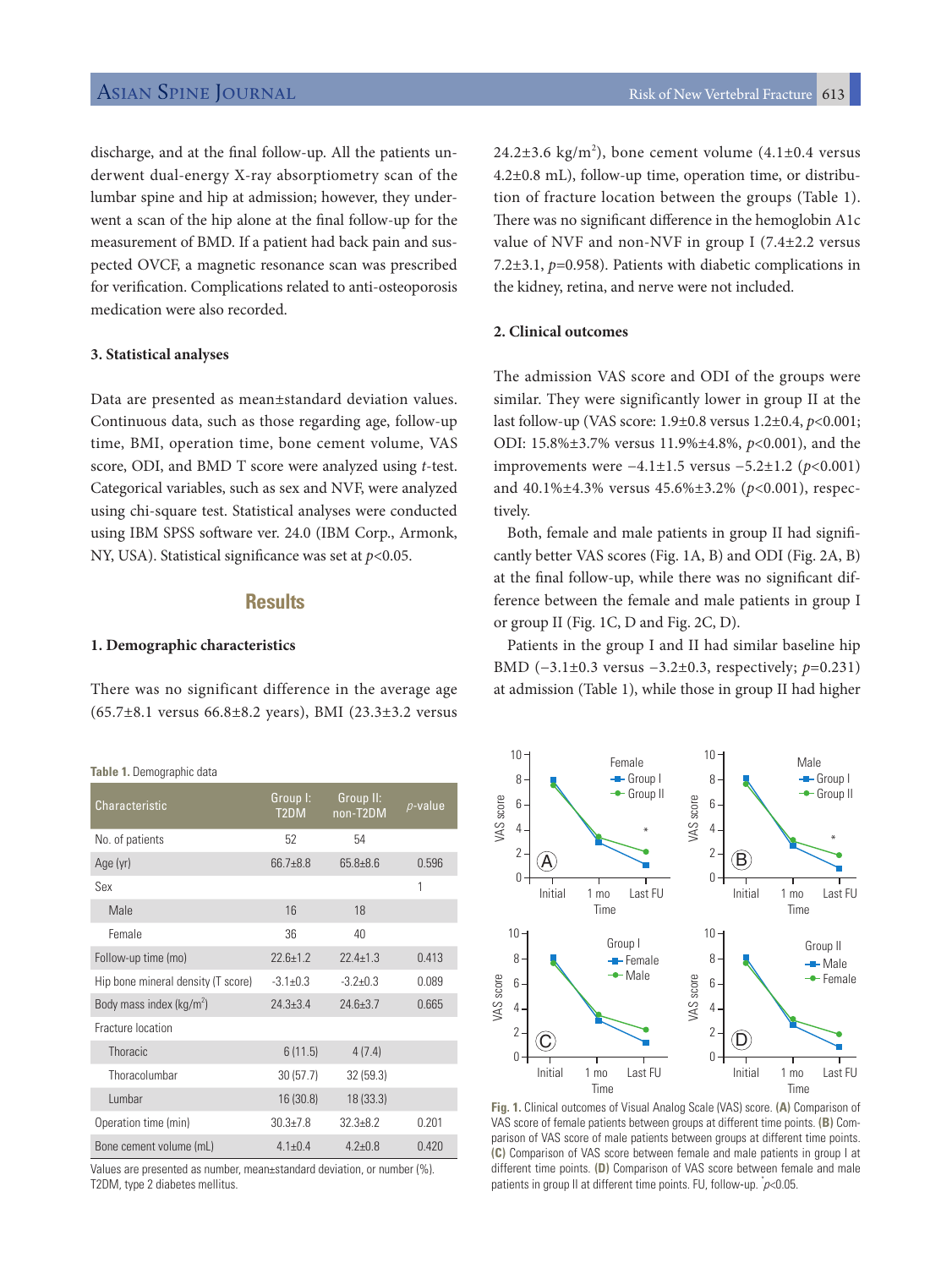

**Fig. 2.** Clinical outcomes of Oswestry Disability Index (ODI). **(A)** Comparison of ODI of female patients between groups at different time points. **(B)** Comparison of ODI of male patients between groups at different time points. **(C)** Comparison of ODI between female and male patients in group I at different time points. **(D)** Comparison of ODI between female and male patients in group II at different time points. FU, follow-up. \* p<0.05.

BMD than those in group I at the final follow-up (−2.5±0.5 versus −2.2±0.4, *p*<0.001), with improvements of 0.5±0.1 and 0.7±0.2, respectively (*p*<0.000).

The hip BMD T score and BMD improvement in both, female and male patients was better in group II (Fig. 3A, B); however, there was no significant difference between the female and male patients in group I or group II (Fig. 3C, D).

#### **3. New vertebral fracture**

Six patients in group I (two adjacent and four nonadjacent NVF) and four in group II (two adjacent and two nonadjacent NVF) had NVF. The NVF prevalence was lower in group II; however, the difference was not statistically significant (11.5% versus 7.4%, *p*=0.523). Both, female and male patients in group II had a lower prevalence, while male patients had a higher prevalence of NVF than female patients in both the groups (14.3% versus 10.5% in group I and 11.1% versus 5.6% in group II), although the differences were not significant (Fig. 4A–D). The duration between the NVF and PKP was 8.4±3.2 months in group I and 9.2±2.1 months in group II (*p*=0.130).



**Fig. 3.** Improvement of bone mineral density (BMD). **(A)** Comparison of BMD of female patients between groups at admission and final follow-up (FU). **(B)**  Comparison of BMD of male patients between groups at admission and final FU. **(C)** Comparison of BMD between female and male patients in group I at admission and final FU. **(D)** Comparison of BMD between female and male patients in group II at admission and final FU. NS, not significant.  $\bar{p}$ <0.05.



**Fig. 4.** Prevalence of new vertebral fracture. **(A)** In the group I, the rate of vertebral refracture (VRF) was significant lower for female than male. **(B)** In the group II, the rate of VRF was significant lower for female than male. **(C)** The rate of VRF for female in group I is higher than group II. **(D)** The rate of VRF for male in group I is higher than group II.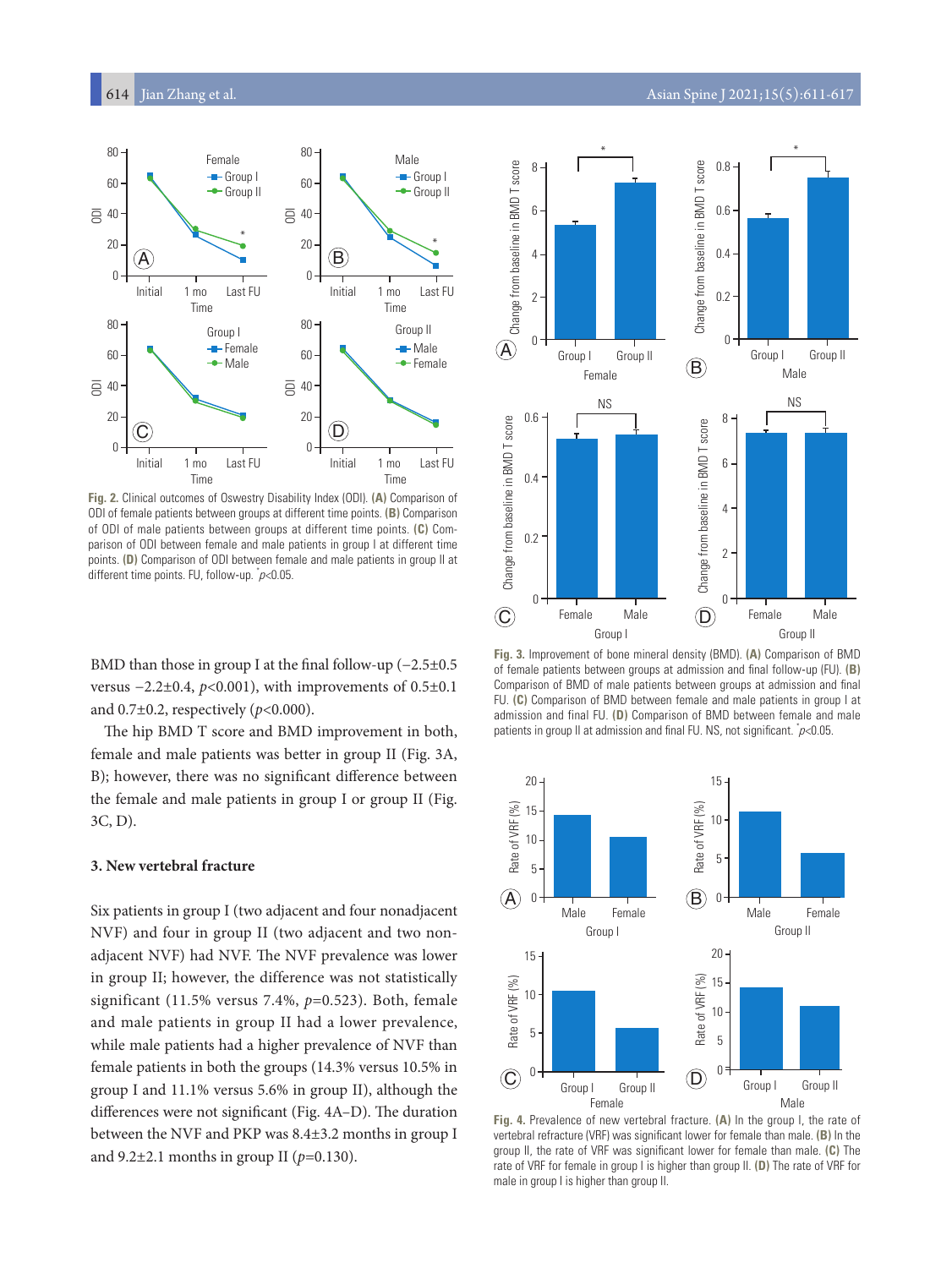# **Discussion**

Partially attributed to the stiff cement, NVF was a common complication of PKP [11]. The reported prevalence of NVF following PKP was 20.8% (31/149) in the study by Boonen et al. [12] during the 2-year follow-up. Liu et al. [13] also reported eight cases of adjacent vertebral fracture and four cases of nonadjacent vertebral fracture in 50 patients who were treated with PKP; almost all the new fractures occurred within 1 year of PKP. Anti-osteoporosis treatment would reduce the NVF risk. Zoledronic acid is an antiresorptive agent that plays an important role in the prevention of vertebral fractures because it has a short time-to-onset for reducing vertebral fractures and high patient compliance [14]. In the present study, for diabetes patients who have undergone PKP and were proven to be at high risk of NVF in several studies, the prevalence of NVF was 11.1% when zoledronic acid was administered, much lower than that reported previously.

T2DM is associated with a higher risk of fracture for various reasons, such as lower cortical BMD, impaired physical function, nocturia, and decreased vision due to retinopathy or cataract. The medications for T2DM treatment may also affect bone health [15-19]. Zhang et al. [20] performed a 1-year prospective study to investigate the clinical effects of zoledronic acid in combination with PKP for treating OVCF and found that there was no NVF in the patients receiving 5 mg zoledronic acid with 0.25 μg/day calcitriol and 600 mg/day calcium carbonate. However, 11.1% of the diabetic patients who had undergone PKP had NVF despite treatment with zoledronic acid, indicating that diabetic patients had a much higher risk of vertebral fracture. Thus, much more effective antiosteoporosis treatment should be prescribed for T2DM patients who have undergone PKP because this patient population is at high risk of NVF.

Currently, there is no consensus for this special population; however, it appears reasonable to speculate that an ideal anti-osteoporosis treatment should increase new bone formation and inhibit bone resorption. As we have mentioned above, although combination therapy of osteoporosis remains controversial, it still interested many researchers who were dedicated to exploring more effective treatment for patients with high risk of OVCF. The present study aimed to explore the combination therapy of zoledronic acid with teriparatide in a particular population of T2DM patients who had undergone PKP.

Considering that the inhibiting effect of zoledronic acid (indicated by serum beta-C-terminal telopeptide) would peak in the 4th week [9], teriparatide was administered 3 months after zoledronic acid. We found that T2DM patients who had undergone PKP and were treated with a combination therapy had better BMD than those treated with zoledronic acid alone. Furthermore, patients treated with combination therapy had lower prevalence of NVF, although the difference was not significant. This current study confirmed the advantages of the combination therapy.

Total 27%–30% of all OVCF patients were men [21], and the mortality rate after osteoporotic fractures in men was much higher than that in women [22,23]. However, anti-osteoporosis treatment for men remains controversial owing to weak evidence [21]. Both, zoledronic acid and teriparatide reportedly increase the BMD significantly in men [24,25]; however, these drugs may not lower the risk of vertebral fracture. Boonen et al. [26] performed a multicenter, double-blind, placebo-controlled trial and randomly assigned 1,199 men with osteoporosis to receive infusion of 5 mg zoledronic acid or placebo at baseline and at 12 months; the authors observed an 81% risk reduction in moderate-to-severe vertebral fractures. However, the difference was not significant when morphologic or mild NVF was included. For teriparatide, Kaufman et al. [27] also found that teriparatide significantly reduced the risk of moderate or severe vertebral fracture by 83%; however, there was no significant reduction in the risk of all vertebral fractures. Some other authors have reported similar outcomes [21]. In the present study, male patients who were treated with zoledronic acid as well as those who were administered combination therapy had an obviously higher risk of NVF; however, this difference was not significant. Thus, zoledronic acid and teriparatide were less effective in men, and more effective anti-osteoporosis medications are required for male patients, especially those who have undergone PKP and have T2DM.

The definite advantage of the combination therapy demonstrated in this study was better pain relief. Min et al. [28] also reported that patients receiving teriparatide after OVCF showed more improvement in the numerical rating scale score than those who were administered bisphosphonate after 3 months. The palliative effect of teriparatide has also been reported by a study of Tsuchie et al. [29]. This effect might be because teriparatide has the ability to promote bone healing and pain relief [30].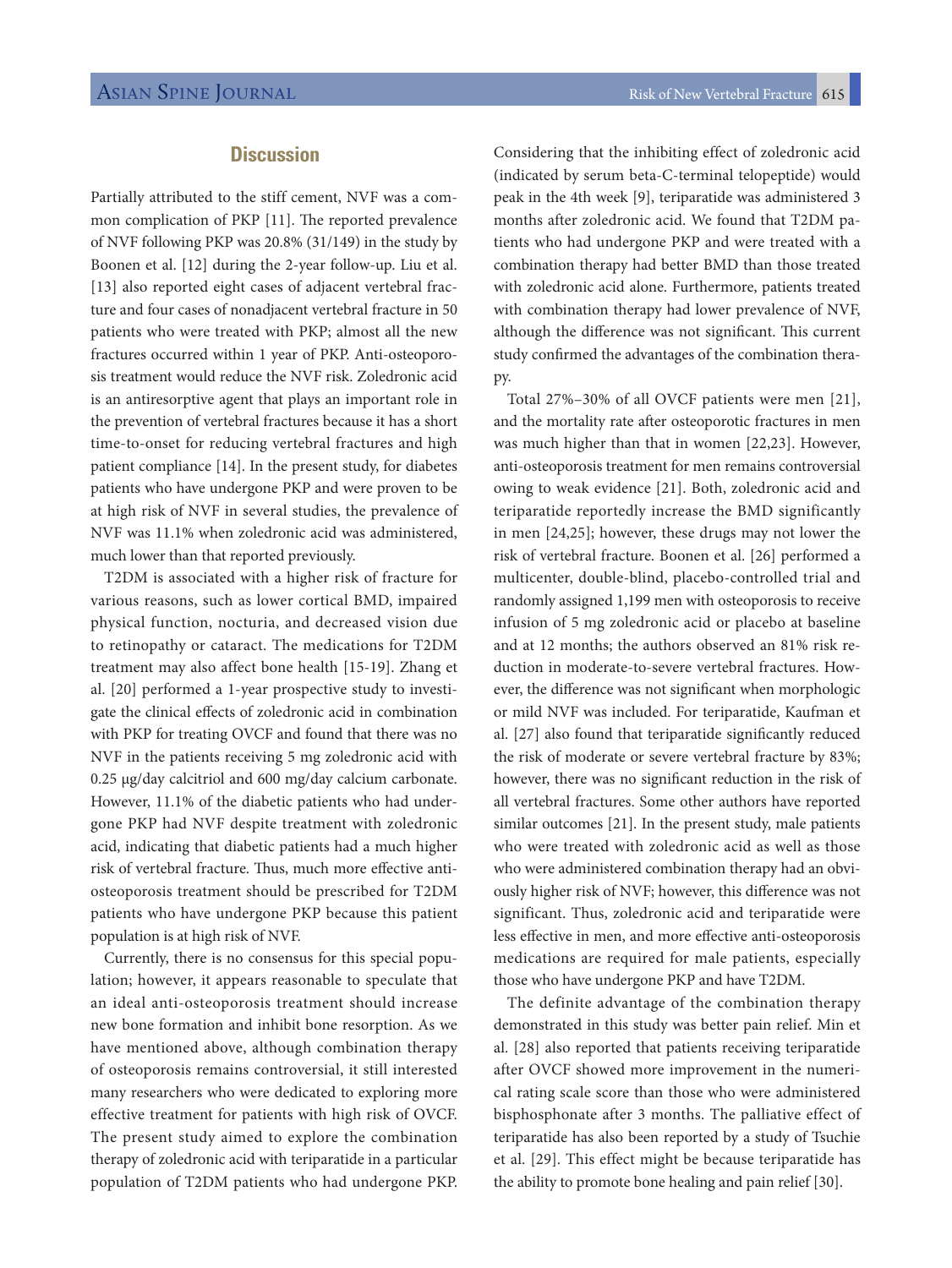Zoledronic acid and teriparatide are safe and well tolerated [31]. The adverse events in the present study included fever, myalgia, headache, injection-site tenderness, and nausea. No new or serious adverse events were observed in the combination therapy.

The retrospective study design, relatively small sample size, and lack of monitoring of the biochemical marker of bone turnover are the limitations of this study.

# **Conclusions**

Combination therapy with zoledronic acid and teriparatide could improve the clinical outcomes and has the potential to reduce the prevalence of NVF in diabetic patients who have undergone PKP.

# **Conflict of Interest**

No potential conflict of interest relevant to this article was reported.

# **References**

- 1. Wang L, Gao P, Zhang M, et al. Prevalence and ethnic pattern of diabetes and prediabetes in China in 2013. JAMA 2017;317:2515-23.
- 2. Xu Y, Wang L, He J, et al. Prevalence and control of diabetes in Chinese adults. JAMA 2013;310:948-59.
- 3. Koromani F, Oei L, Shevroja E, et al. Vertebral fractures in individuals with type 2 diabetes: more than skeletal complications alone. Diabetes Care 2020;43:137-44.
- 4. Blasco J, Martinez-Ferrer A, Macho J, et al. Effect of vertebroplasty on pain relief, quality of life, and the incidence of new vertebral fractures: a 12-month randomized follow-up, controlled trial. J Bone Miner Res 2012;27:1159-66.
- 5. Lee DG, Park CK, Park CJ, Lee DC, Hwang JH. Analysis of risk factors causing new symptomatic vertebral compression fractures after percutaneous vertebroplasty for painful osteoporotic vertebral compression fractures: a 4-year follow-up. J Spinal Disord Tech 2015;28:E578-83.
- 6. Cheng C, Wentworth K, Shoback DM. New frontiers in osteoporosis therapy. Annu Rev Med 2020;71:277- 88.
- 7. Schafer AL, Sellmeyer DE, Palermo L, et al. Six months

of parathyroid Hormone (1-84) administered concurrently versus sequentially with monthly ibandronate over two years: the PTH and ibandronate combination study (PICS) randomized trial. J Clin Endocrinol Metab 2012;97:3522-9.

- 8. Black DM, Greenspan SL, Ensrud KE, et al. The effects of parathyroid hormone and alendronate alone or in combination in postmenopausal osteoporosis. N Engl J Med 2003;349:1207-15.
- 9. Cosman F, Eriksen EF, Recknor C, et al. Effects of intravenous zoledronic acid plus subcutaneous teriparatide [rhPTH(1-34)] in postmenopausal osteoporosis. J Bone Miner Res 2011;26:503-11.
- 10. Barrionuevo P, Kapoor E, Asi N, et al. Efficacy of pharmacological therapies for the prevention of fractures in postmenopausal women: a network metaanalysis. J Clin Endocrinol Metab 2019;104:1623-30.
- 11. Fribourg D, Tang C, Sra P, Delamarter R, Bae H. Incidence of subsequent vertebral fracture after kyphoplasty. Spine (Phila Pa 1976) 2004;29:2270-6.
- 12. Boonen S, Van Meirhaeghe J, Bastian L, et al. Balloon kyphoplasty for the treatment of acute vertebral compression fractures: 2-year results from a randomized trial. J Bone Miner Res 2011;26:1627-37.
- 13. Liu JT, Li CS, Chang CS, Liao WJ. Long-term followup study of osteoporotic vertebral compression fracture treated using balloon kyphoplasty and vertebroplasty. J Neurosurg Spine 2015;23:94-8.
- 14. Boonen S, Eastell R, Su G, et al. Time to onset of antifracture efficacy and year-by-year persistence of effect of zoledronic acid in women with osteoporosis. J Bone Miner Res 2012;27:1487-93.
- 15. Patsch JM, Burghardt AJ, Yap SP, et al. Increased cortical porosity in type 2 diabetic postmenopausal women with fragility fractures. J Bone Miner Res 2013;28:313-24.
- 16. Heilmeier U, Cheng K, Pasco C, et al. Cortical bone laminar analysis reveals increased midcortical and periosteal porosity in type 2 diabetic postmenopausal women with history of fragility fractures compared to fracture-free diabetics. Osteoporos Int 2016;27:2791- 802.
- 17. Kanazawa I, Takeno A, Tanaka KI, Yamane Y, Sugimoto T. Osteoporosis and vertebral fracture are associated with deterioration of activities of daily living and quality of life in patients with type 2 diabetes mellitus. J Bone Miner Metab 2019;37:503-11.